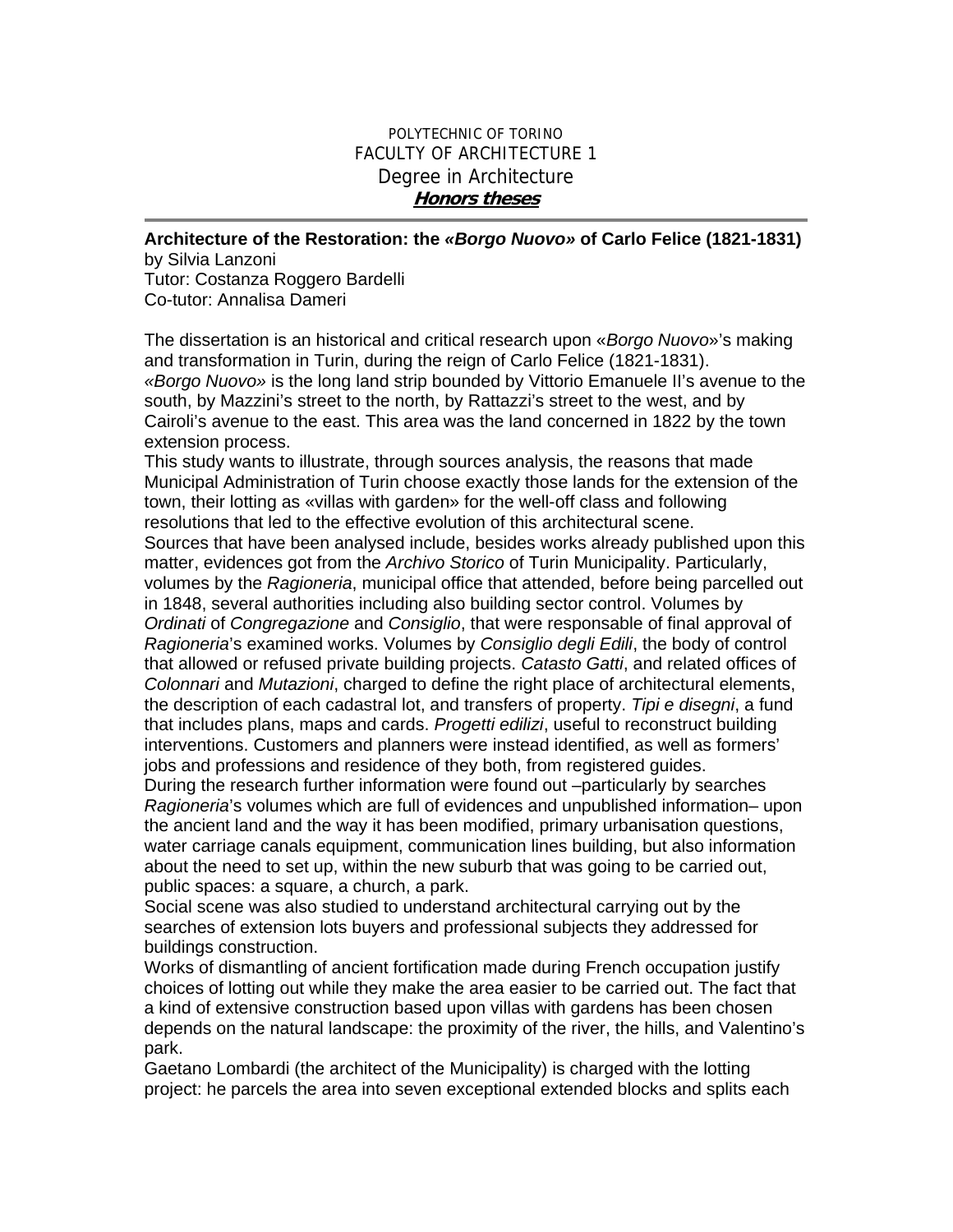of them to obtain quite equal lots that take the longest distance except for the last one facing the river.



Picture 1 – Gaetano Lombardi, regular shape of lands lots (between Porta Nuova and the river Po), 1821.

Lots are sold by auction in 1822 but owners are imposed to level them by their own and the administration delays to supply water, so the auction has so little success that administration interrupts it and reconsider the problem looking for more tempting solutions. Results improve with a new auction at the end of 1824. At the end of 1825 all lots are sold to several professional men: doctors, lawyers, notaries, architects, functionaries and to the rich middle-class who just in that period becomes integral part of the municipal administration, filling posts until that moment meant for the aristocracy.

The municipality keeps for its own the fifth lot, bounded between present San Francesco da Paola's and Accademia Albertina's streets, to carry out a square and a church for residents of the future suburb. Gaetano Lombardi is charged with the project, but the square will not carried out; the block occupied by the fifth lot is not sold until 1827, when Antonio Giolitti becomes the only owner.



Picture 2 – Gaetano Lombardi, square's plan and prospects in the fifth lot. **On the left**: plan for the lay out of buildings surrounding the square, 1825. **On the right**: **top**, church's main elevation to be raised on the north of the square, 1825; **middle**, northwards main elevation of buildings to be raised on the south of the square, 1825; **low**, eastwards and westwards main elevation of buildings surrounding the square, 1825.